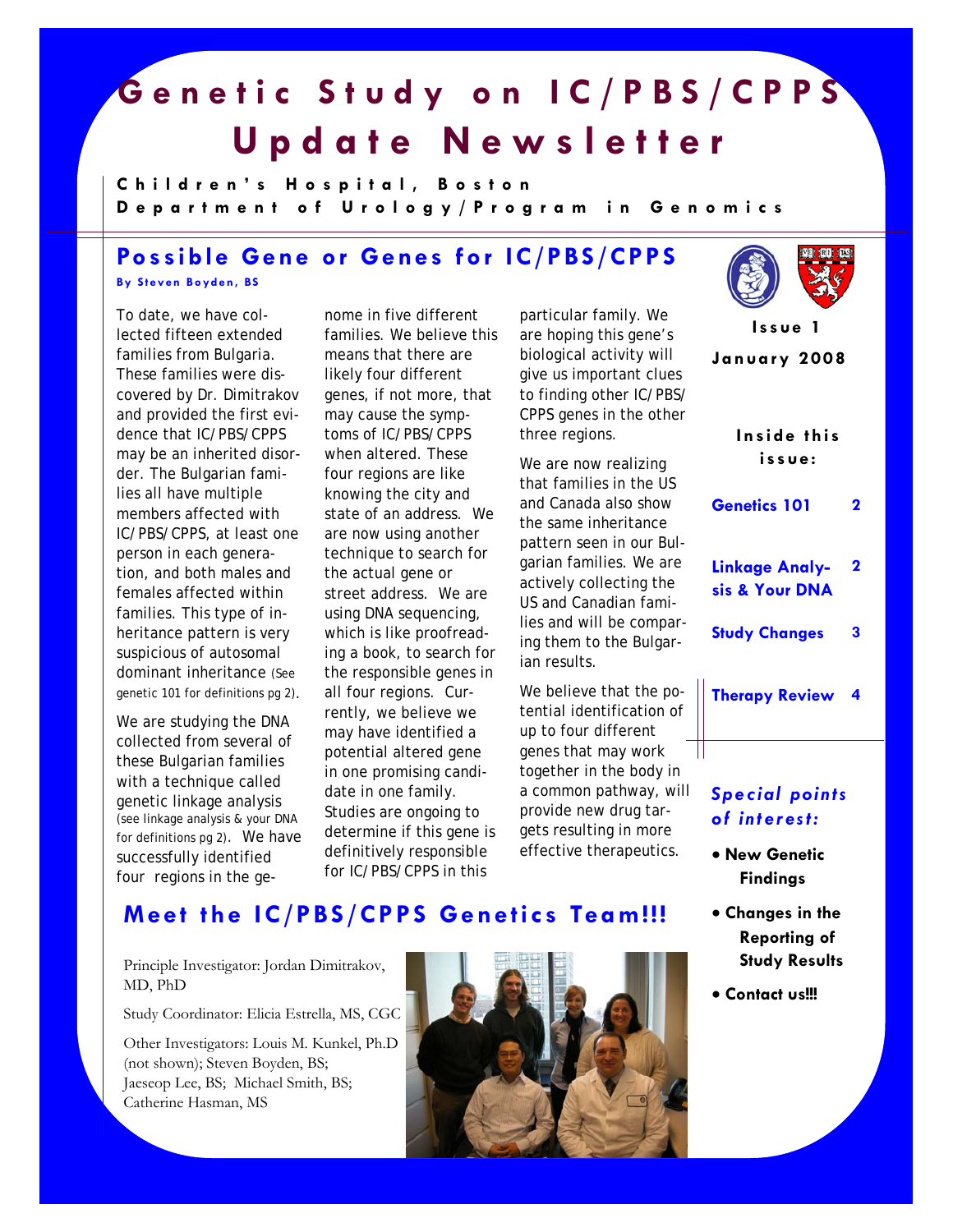# MANATAM **DNA** Chromosome

*Structure of DNA & Genes within a Chromosome* 

Genes

*"It is believed that every person has 10-15 mutations within their genome."* 



*Genes A and B linked on a chromosome are more likely to be inherited together* 

#### **Genetics 101** By Elicia Estrella, MS, CGC

People, animals and many other living organisms are made of cells. All cells within an organism contain **DNA (***D***eoxyribo***n***ucleic** *A***cid)**. DNA is the molecule that encodes our genetic information carrying all the instructions for making a person. DNA is made up of two twisted strands of chemical building blocks called bases. There are 4 bases that make up the language of our genes: *A***denosine,** *T***hymine,**  *G***uanine, and** *C***ytosine**. Certain areas of our DNA contain our genes. These genes are considered our

genetic blueprint or instructions. Our genes determine all of our features like height and eye color. This is why we have similarities to our parents and grandparents. Our DNA strands are coiled up and tightly packaged into structures called **chromosomes**. We have 46 chromosomes in total. They come in pairs (23 pairs), with one chromosome from each pair inherited from your mother and the other from your father. This is how our parents and grandparents have passed their genes down to the

next generation. How our genes are expressed in our family is called the **inheritance pattern**.

We have found many families with symptoms of IC/PBS/CPPS that we believe show evidence of **Autosomal Dominant Inheritance**.

- Autosome: a gene is located on chromosome 1-22
- Dominant: 1 of 2 copies of a gene is mutated (altered) and trait is expressed

## **Linkage Analysis and your DNA**

**By Elicia Estrella, MS, CGC** 

Which of our 23 pairs of chromosomes from both parents we have inherited is a matter of chance. There are 8,324,608 possible combinations of 23 chromosome pairs. Each chromosome contains many different genes. The total possible combination of gene copies for those genes in humans is approximately  $10^{963}$ . This accounts for the fact that everyone, except identical twins, is genetically unique.

Genes on the same chromosome are passed on together as a unit. Such genes are said to be linked. For example, the "A" and "B" alleles (in the illustration on left) are both be passed on together. "A" and "B" are linked due to their occurrence on the same chromosome.

Linked genes most likely account for such phenomena as red hair being strongly associated with light complexioned skin among humans. If you inherit one of these traits, you will most likely inherit the other.

Linkage is the tendency for genes and genetic markers to be inherited together because of their location near one another on the same chromosome.

A genetic marker is a segment of DNA with an identifiable physical location on a chromosome whose inheritance can be followed. A genetic marker can have a function and thus be a gene. Or a marker can be a section of DNA with no known function.

Because DNA segments that lie near each other on a chromosome tend to be inherited together, markers are often used as tools for tracking the inheritance pattern of a gene that has not yet been identified but whose approximate location is known.

Linkage analysis of a family's DNA sample allows us to make a statistical estimate of whether two gene locations or loci are likely to lie near each other on a chromosome and are therefore likely to be inherited together or linked. Scientists use linkage analysis as a way of gene-hunting for diseases believed to be inherited .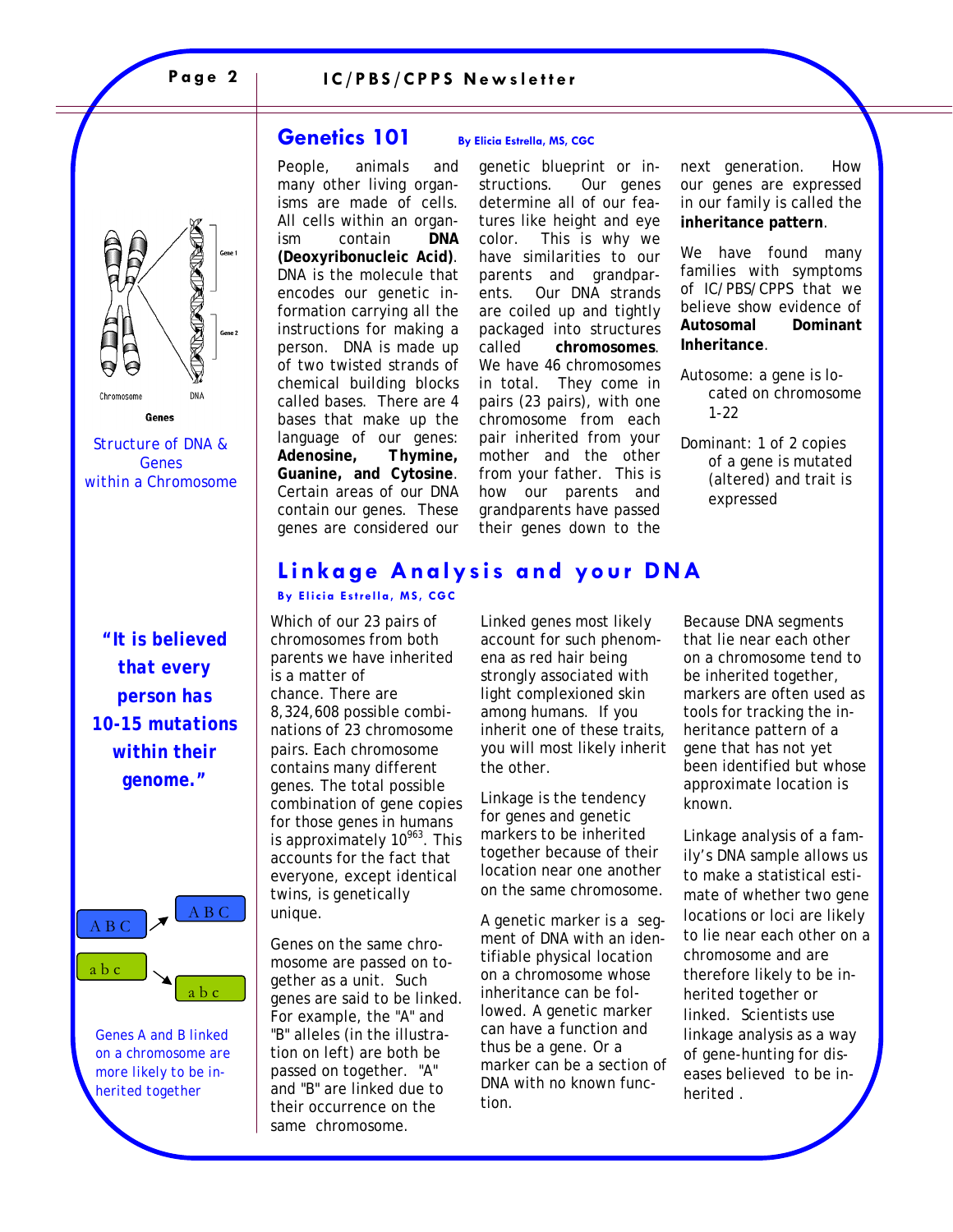## **Study Changes: Results Reporting**

| We are still recruiting<br>patients for our genetic<br>study on IC/PBS/CPPS. | Are you willing to provide<br>a saliva and urine sample?    |  |
|------------------------------------------------------------------------------|-------------------------------------------------------------|--|
| Do you have symptoms<br>for at least 3 months in a                           | Agree to complete several<br>brief questionnaires?          |  |
| 6 month period of;                                                           | Live in the USA or Canada?                                  |  |
| Pain in the Pelvic<br>area                                                   | Enrollment is voluntary!                                    |  |
|                                                                              | No Travel Required!                                         |  |
| <b>Bladder Pressure,</b><br>Discomfort or Pain<br>(which ease with uri-      | Participate from home or<br>through your doctor!            |  |
| nation)                                                                      | No cost to participate in                                   |  |
| <b>Urinary frequency</b>                                                     | this study!                                                 |  |
| Urinary urgency                                                              | Family members with or<br>without symptoms are<br>eligible! |  |

We are *changing our consent form* to allow participants to receive individual results ONLY if results are confirmed by a diagnostic laboratory. This is a change from our previous consent which only allowed general study results to be released. If you are already a participant and are interested in obtaining your individual results, we welcome you to reconsent. Send in the RE-PLY CARD below and we will contact you.



*An example of autosomal dominant inheritance in a family tree. Lightly shaded people are affected with an "inherited condition"* 

#### **We would love to hear from you! Let us know:**

- 1. Give us feedback on the newsletter
- 2. What would you like to see in future issues of our newsletter?
- 3. Update us on your contact info! (phone/email/ address)
- 4. Take me off your mailing list!
- 5. Request a copy of the newsletter to be sent to someone not on our mailing list ! (family member, new study participant, your doc tor, etc.)

## **Contact us!!!**

| <b>REPLY CARD</b>                                                                                                                                                                                                                                     |  |
|-------------------------------------------------------------------------------------------------------------------------------------------------------------------------------------------------------------------------------------------------------|--|
| NAME: NAME:                                                                                                                                                                                                                                           |  |
| (please PRINT)                                                                                                                                                                                                                                        |  |
| <b>Contact information Changes:</b>                                                                                                                                                                                                                   |  |
|                                                                                                                                                                                                                                                       |  |
|                                                                                                                                                                                                                                                       |  |
| <b>Email:</b><br><u> 1989 - Johann John Harry Harry Harry Harry Harry Harry Harry Harry Harry Harry Harry Harry Harry Harry Harry Harry Harry Harry Harry Harry Harry Harry Harry Harry Harry Harry Harry Harry Harry Harry Harry Harry Harry Har</u> |  |
| <b>Clinical updates:</b>                                                                                                                                                                                                                              |  |
|                                                                                                                                                                                                                                                       |  |
|                                                                                                                                                                                                                                                       |  |
| Place a check here to be contacted about our new consent form                                                                                                                                                                                         |  |
| Place a check here to be taken off our mailing list                                                                                                                                                                                                   |  |
|                                                                                                                                                                                                                                                       |  |
|                                                                                                                                                                                                                                                       |  |
|                                                                                                                                                                                                                                                       |  |